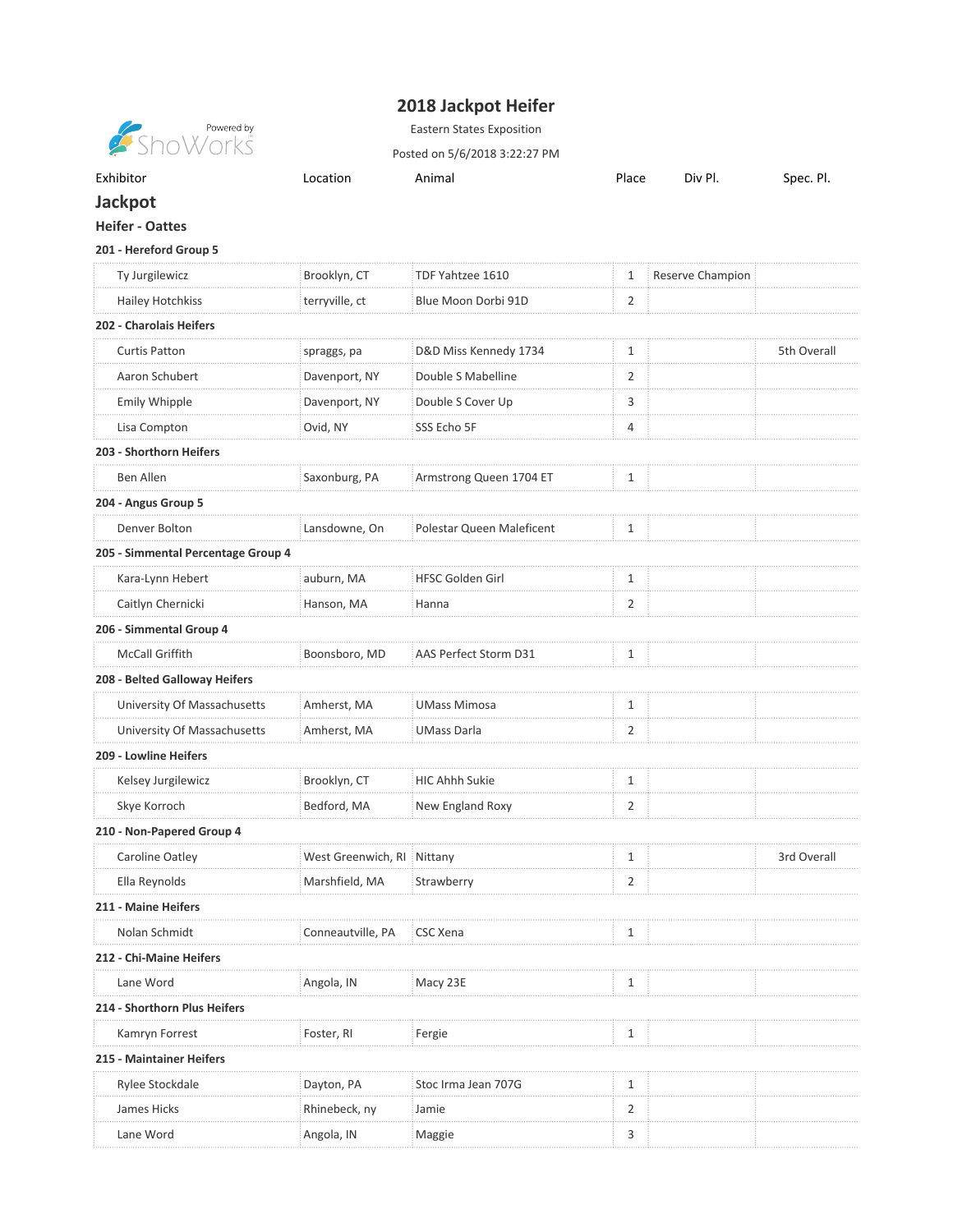| Exhibitor                          | Location                        | Animal                                   | Place        | Div Pl.               | Spec. Pl.   |
|------------------------------------|---------------------------------|------------------------------------------|--------------|-----------------------|-------------|
| 252 - Hereford Group 4             |                                 |                                          |              |                       |             |
| Jay Allen                          | Saxonburg, PA                   | SSF KKH Miss Keylisha 703 ET             | 1            |                       |             |
| <b>Tristan Pepin</b>               | Goshen, CT                      | Pepin Lexy 704E ET                       | 2            |                       |             |
| 253 - Hereford Group 3             |                                 |                                          |              |                       |             |
| Kurtis Pepin                       | Goshen, CT                      | Pepin Sparkles 708E ET                   | 1            |                       |             |
| Meagan Stephens                    |                                 | Clinton Corners, NY Marbens Lollipop E50 | 2            |                       |             |
| 254 - Hereford Group 2             |                                 |                                          |              |                       |             |
| Matthew Blankenship                | West Burlington, NY M+M Joy 767 |                                          | $\mathbf{1}$ |                       |             |
| Dillon Pepin                       | Goshen, CT                      | Pepin 613 Lena 722E                      | 2            |                       |             |
| 255 - Hereford Group 1             |                                 |                                          |              |                       |             |
| Dillon Pepin                       | Goshen, CT                      | Pepin 2214 Candy 725E ET                 | 1            |                       |             |
| 260 - Angus Group 4                |                                 |                                          |              |                       |             |
| Macalie Forrest                    | Foster, RI                      | TBF Miss Cheyenne Grace 1015             | 1            |                       |             |
| 261 - Angus Group 3                |                                 |                                          |              |                       |             |
| Jay Allen                          | Saxonburg, PA                   | Triple N Rosebud E24                     | 1            |                       |             |
| <b>Tammy Clark</b>                 | Salisbury, CT                   | Riga View Lady 709                       | 2            |                       |             |
| 262 - Angus Group 2                |                                 |                                          |              |                       |             |
| Rylee Stockdale                    | Dayton, PA                      | Haras Miss Pride 327E                    | 1            | <b>Grand Champion</b> |             |
| Kamryn Forrest                     | Foster, RI                      | Cheer-Up Nalla 702                       | 2            |                       |             |
| Matthew Kelley                     | Cobleskill, NY                  | HWK Primrose 12B 5E                      | 3            |                       |             |
| 263 - Angus Group 1                |                                 |                                          |              |                       |             |
| Tammy Clark                        | Salisbury, CT                   | Riga View Lass 747                       | 1            |                       |             |
| 270 - Simmental Percentage Group 3 |                                 |                                          |              |                       |             |
| Olivia Oatley                      | Exeter, RI                      | CL1 Molly E13                            | 1            |                       |             |
| 271 - Simmental Percentage Group 2 |                                 |                                          |              |                       |             |
| Matthew Blankenship                |                                 | West Burlington, NY MMCC Enchantment 737 | 1            |                       | 4th Overall |
| McCall Griffith                    | Boonsboro, MD                   | AAS Daddys Dollars E36                   | 2            |                       |             |
| Davanta Rarick                     | Fleetwood, PA                   | BS Steel Lady 701E                       | 3            |                       |             |
| 272 - Simmental Percentage Group 1 |                                 |                                          |              |                       |             |
| <b>Tammy Clark</b>                 | Salisbury, CT                   | RVF BOG Lexi 748                         | 1            |                       |             |
| 280 - Simmental Group 3            |                                 |                                          |              |                       |             |
| Jala Murphy                        | Eagle Bridge, NY                | LKF Electra Rose E51                     | 1            |                       |             |
| Brianna Jones                      | Eagle Bridge, NY                | LKF Eesa Rose E54                        | 2            |                       |             |
| <b>Haley Severance</b>             | Westport, NY                    | HPF Victoria 268E                        | 3            |                       |             |
| 281 - Simmental Group 2            |                                 |                                          |              |                       |             |
| Lily Dias                          | Norton, MA                      | Josephine Marie Johnston                 | 1            |                       |             |
| Gavin Murphy                       | Eagle Bridge, NY                | LKF Echo E56                             | 2            |                       |             |
| Lily Dias                          | Norton, MA                      | <b>D&amp;D Pearls Vision</b>             | 3            |                       |             |
| 282 - Simmental Group 1            |                                 |                                          |              |                       |             |
| Jala Murphy                        | Eagle Bridge, NY                | <b>HPF Promise E080</b>                  | 1            |                       |             |
| 285 - Non-Papered Group 3          |                                 |                                          |              |                       |             |
|                                    |                                 |                                          |              |                       |             |